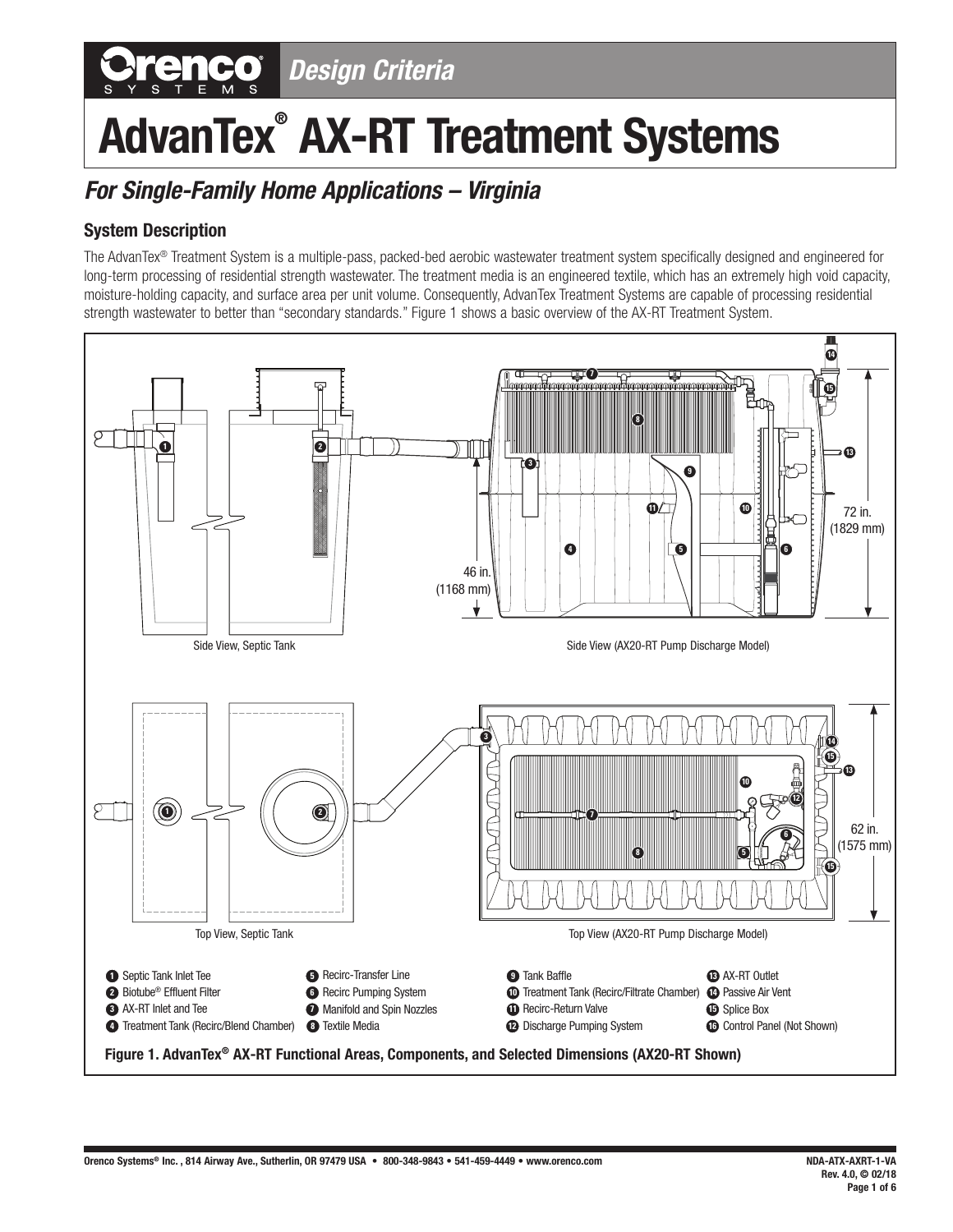

## **Treatment Process**

AdvanTex AX-RT Treatment Systems use the same recirculating textile filter technology as Orenco's AdvanTex AX20 textile filter, but they combine the textile filter media, recirculation tank and discharge pump system into a single, shallowly buried unit. The AX20-RT is designed to provide treatment for homes with 1-4 bedrooms and the AX25-RT is designed to provide treatment for homes with 5-6 bedrooms. Figure 2 shows a standard flow path for the AX-RT.

Here's how it works: raw sewage enters the septic tank through its inlet tee. In the septic tank, the raw sewage separates into three distinct zones — a scum layer, a sludge layer, and a clear zone. Effluent from the clear layer passes through a Biotube® effluent filter and is discharged by gravity to the recirc/blend chamber of the AX-RT unit. The effluent then flows through the recirc transfer line to the recirc pumping system.

The recirculation pump is timer-controlled to ensure that small, intermittent doses (micro-doses) of effluent are applied to the textile sheets throughout the day. This ensures an aerobic, unsaturated environment for optimal treatment to occur. A manifold with distribution nozzles distribute the effluent evenly over the textile.

The effluent then percolates down through the textile sheets and is distributed between the recirc/blend and recirc/filtrate chambers by means of a tank baffle that separates the unit into different sections.The textile material is suspended from the top of the treatment unit, with a portion of the media positioned over the recirc/blend chamber. The remainder of the media is positioned over a recirc/filtrate chamber that is separated from the recirc/blend chamber by a baffle, and from which filtrate (treated effluent) is discharged.

The baffle is fitted with a recirc-return valve for equalization during lowflow periods. Under low daily flow conditions, the valve allows 100%

of the filtrate to be returned to the recirc/blend chamber for continued recirculation. The recirc-return valve is similar to a check valve in that it allows preferential flow in one direction only — in this case, from the recirc/filtrate chamber to the recirc/blend chamber.

The recirc-return valve closes when the liquid head on the recirc/blend side is equal to or greater than the liquid head on the recirc/filtrate side. When the liquid head on the recirc/filtrate side is higher, the pressure differential pushes the recirc return valve open for filtrate to pass back to the recirc/blend side of the baffle, thus providing for continued recirculation during periods of low or no inflow. Flow from the recirc/blend chamber can pass to the recirc/filtrate chamber only through the treatment media.

#### **System Requirements**

#### *Residential Strength Wastewater*

Residential wastewater must meet the criteria listed in Table 1. Consult Orenco or your AdvanTex Dealer for larger treatment system designs or for designs with higher-strength influent.

#### **Table 1. Residential Strength Wastewater (Septic Tank Effluent Characteristics)1**

| <b>Characteristic</b> | Average<br>(mg/L) | <b>Weekly</b><br><b>Peak</b><br>(mg/L) | <b>Rarely</b><br><b>Exceed</b><br>(mg/L) |
|-----------------------|-------------------|----------------------------------------|------------------------------------------|
| $c\text{BOD}_5$       | 130               | 200                                    | 300                                      |
| <b>TSS</b>            | 40                | 60                                     | 150                                      |
| TKN                   | 65                | 75                                     | 150                                      |
| <b>G&amp;O</b>        | 20                | 25                                     | 25                                       |

*1 Maximum allowable wastewater strength into AdvanTex Treatment System is "Residential Strength Wastewater." Residential strength wastewater is defined as primary sewage effluent from a septic tank that does not exceed the above parameters.*



#### **1** Filtered effluent from the septic tank flows into the recirc/ blend chamber of the AX-RT Treatment Unit.

- Effluent from the recirc/blend chamber flows through the **2** recirc transfer line into the recirc pump vault.
- **3** The recirc pumping system pumps effluent into the manifold and out through the spin nozzles where it is applied to the textile media.
- Effluent percolates through the textile media and is split by **4** the tank baffle between the recirc/blend chamber and the recirc/filtrate chamber.
- **5** The recirc-return valve allows one-way flow from the recirc/filtrate chamber to the recirc/blend chamber during low-use periods.
- **6** Treated effluent is discharged via gravity or discharge pumping system from the recirc/filtrate chamber.

**Figure 2. AdvanTex® AX-RT Treatment Path and Process (AX20-RT Pump Discharge Model Shown)**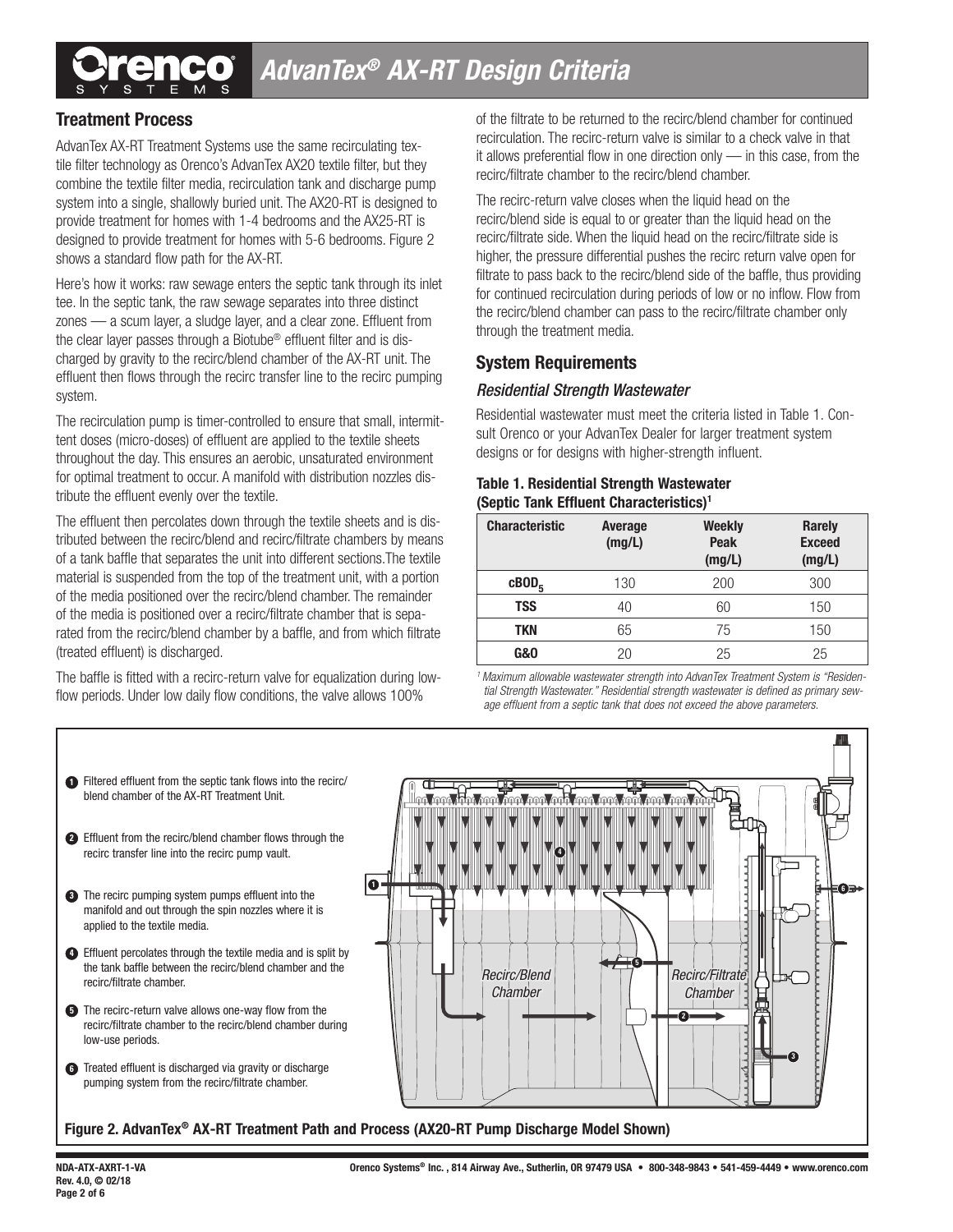#### *Septic Tank*

The septic tank preceding an AX-RT unit requires a minimum usable volume of 1000 gallons (3800 liters) for the AX20-RT and 1250 gallons (4732 liters) for the AX25-RT; it must also incorporate an effluent filter at its outlet. All septic tanks must meet Orenco's minimum structural requirements, be completely watertight, and pass a watertight test including the riser/tank connection. The septic tank should include an atgrade access, with a securable and removable lid to allow access to the effluent filter and inlet tee of the tank. For detailed specifications, see structural and watertightness criteria in Orenco's *General Specifications*, NSP-EFS-SPEC-1; *Acknowledgment of Minimum Tank Requirements — AX-RT*, SLD-TNK-SPEC-2; and the tank specifications checklist in Orenco's *Concrete Tank Questionnaire*, NCL-TNK-TNK-1.

The invert of the inlet on the AX-RT is 26 inches (660 millimeters) below the top of the unit and 46 inches (1168 millimeters) above the bottom of the unit. The top of the AX-RT unit should be 2 inches above final grade. A minimum slope of 1⁄8 inch per foot (10 millimeters per meter or 1%) from the outlet of the septic tank to the inlet of the AX-RT is required for all septic tanks that will flow via gravity to an AX-RT unit.

For existing tanks that are buried too deep to provide sufficient fall to the AX-RT, a grade ring can be installed on the AX-RT unit to allow for deeper burials. In extreme cases, a pumping system may need to be installed in the septic tank to move the filtered effluent to the AX-RT unit. (Contact Orenco for design assistance.)

Water softener backwash from a salt-type water softener must not be plumbed into the septic tank or AX-RT unit, as this will void the system's warranty. See the Orenco white paper, W*ater Softeners and Wastewater Treatment Systems*, CWP-SOFT-1, for more information.

#### *Biotube Effluent Filter*

An Orenco Biotube® effluent filter is required to be installed on the septic tank outlet preceding an AX-RT Treatment System. The effluent filter should have a minimum surface area of 5 ft<sup>2</sup> (0.46 m<sup>2</sup>). Any of the following Orenco effluent filters can be used: FT0822-14B, FTW0444-36V, or FTS0444-36V.

#### *Recirc Pumping Equipment*

The AX-RT Treatment Unit includes an Orenco recirculation pumping system, consisting of an Orenco multi-stage effluent pump and a float switch assembly, housed in an integral pump vault.

### **Design Loading Rates**

Orenco's suggested design loading rates are based upon the average influent strength characteristics shown in Table 1 and occupancy or typical per capita flow rates (50-60 gpd/person or 189-227 L/day/person) as shown in Table 2.

The information in Table 2 is based on a mean hydraulic loading rate of 29.1 gpd/ft<sup>2</sup> (1184 L/m<sup>2</sup>/day) for all residential AX-RT units. The nominal hydraulic loading rate is 25 gpd/ft<sup>2</sup> (1019 L/m<sup>2</sup>/day).

#### **Table 2. Treatment Unit Recommendations**

| Number of<br><b>Bedrooms</b> | Number of<br><b>Occupants</b> | <b>Septic Tank Size,</b><br>qal. (L) | AX-RT<br><b>Model</b> |
|------------------------------|-------------------------------|--------------------------------------|-----------------------|
| 1-4                          |                               | 1000 (3800)                          | $AX20-RT$             |
|                              | 10                            | 1500 (5680)                          | $AX25-RT$             |

In jurisdictions where the nominal hydraulic loading rate does not exceed 600 gpd (2270 L/day), a single AX20-RT unit may be used as long as the system's anticipated treatment levels (see Figure 3) meet local requirements. For homes with more than 5 bedrooms or homes that are larger than 5000 ft<sup>2</sup> (465 m<sup>2</sup>), contact Orenco.

Peak hydraulic loading rates may reach 1200 gpd (4540 L). Hydraulic loading rates may need to be adjusted to compensate for high organic or nitrogen influent concentrations.



**Recommended Design Range for Residential Strength Waste**

**Figure 3. Effluent Quality vs. Hydraulic Loading Rates, Third Party, NSF/ANSI Standard 40 Testing**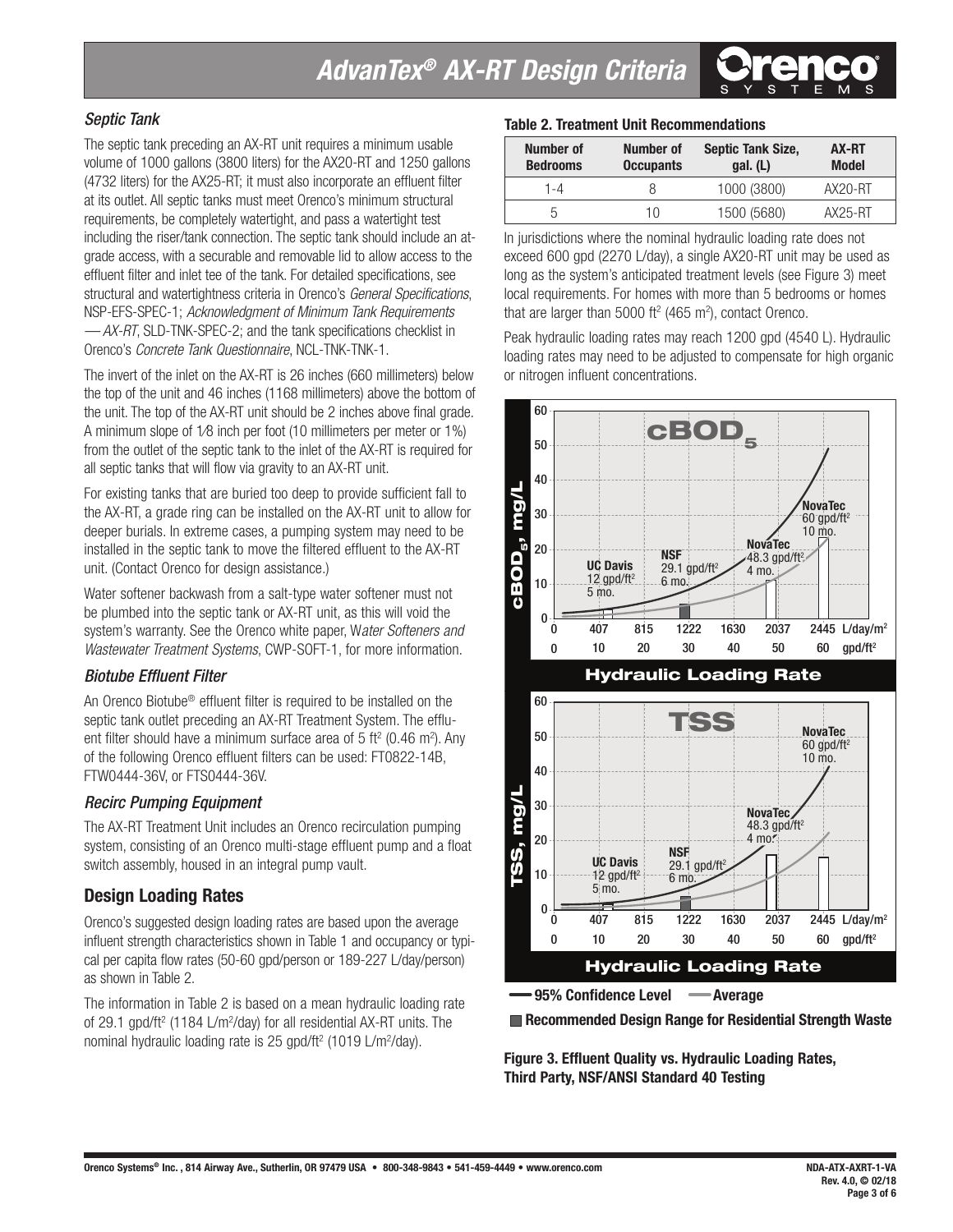# *AdvanTex® AX-RT Design Criteria*

Performance is a function of the expected typical loads with periodic weekly highs. Typically, the daily mass loading is based on the expected daily flows and actual strength. Orenco's AX-RT units are listed as NSF/ANSI Standard 40 and Standard 245 Class I Treatment Units and are suitable for residences with up to 6 bedrooms. For applications with more than 6 bedrooms, contact Orenco.

### **Manifold Pressures**

Manifold pressure is calibrated in-field by visually assessing effluent distribution to the splash guards on the sides of the textile. Consistent distribution to the splash guards targets about an 8gpm per nozzle flow rate (about 4psi residual head measurement), used in the timer setting calculation. The AX20-RT treatment units have two nozzles on the manifold, the AX25-RT treatment units have three nozzles on the manifold.

|  | <b>Table 3. Recommended Timer Settings for New Systems</b> |  |  |  |  |
|--|------------------------------------------------------------|--|--|--|--|
|--|------------------------------------------------------------|--|--|--|--|

| <b>Models</b><br><b>AX20-RT,</b><br>AX20-RTUV | <b>Number</b><br><b>of</b><br><b>Residents</b> | Time On<br><b>Setting</b><br>Min (Sec) | <b>Avg Daily</b><br><b>Flow</b><br>gpd (L/day) | <b>Time Off</b><br><b>Setting</b><br><b>Min</b> |
|-----------------------------------------------|------------------------------------------------|----------------------------------------|------------------------------------------------|-------------------------------------------------|
|                                               | 2                                              | 0.8(48)                                | 100 (379)                                      | 36.1                                            |
|                                               | 3                                              | 0.8(48)                                | 150 (568)                                      | 23.8                                            |
|                                               | 4                                              | 0.8(48)                                | 200 (757)                                      | 17.6                                            |
|                                               | 5                                              | 0.8(48)                                | 250 (946)                                      | 13.9                                            |
|                                               | 6                                              | 0.8(48)                                | 300 (1136)                                     | 11.5                                            |
|                                               | $\overline{7}$                                 | 0.8(48)                                | 350 (1325)                                     | 9.7                                             |
|                                               | 8                                              | 0.8(48)                                | 400 (1514)                                     | 8.4                                             |
| <b>Model</b><br><b>AX25-RT</b>                | <b>Number</b><br><b>of</b><br><b>Residents</b> | Time On<br><b>Setting</b><br>Min (Sec) | <b>Avg Daily</b><br><b>Flow</b><br>gpd (L/day) | <b>Time Off</b><br><b>Setting</b><br><b>Min</b> |
|                                               | $\overline{c}$                                 | 0.7(42)                                | 100 (379)                                      | 47.7                                            |
|                                               | 3                                              | 0.7(42)                                | 150 (568)                                      | 31.6                                            |
|                                               | 4                                              | 0.7(42)                                | 200 (757)                                      | 23.5                                            |
|                                               | 5                                              | 0.7(42)                                | 250 (946)                                      | 18.7                                            |
|                                               | 6                                              | 0.7(42)                                | 300 (1136)                                     | 15.4                                            |
|                                               | $\overline{7}$                                 | 0.7(42)                                | 350 (1325)                                     | 13.1                                            |
|                                               | 8                                              | 0.7(42)                                | 400 (1514)                                     | 11.4                                            |
|                                               | 9                                              | 0.7(42)                                | 450 (1703)                                     | 10.1                                            |
|                                               | 10                                             | 0.7(42)                                | 500 (1893)                                     | 9.0                                             |
|                                               | 11                                             | 0.7(42)                                | 550 (2082)                                     | 8.1                                             |
|                                               | 12                                             | 0.7(42)                                | 600 (2271)                                     | 7.4                                             |

*• Assumes water usage of 50 gal. (190 L) per person per day and a return recirculation ratio of 3:1. (Filter recirculation ratio of 4:1.)*

*• Override OFF cycle time is set at one-half of the OFF cycle time. Override ON cycle time is set the same as the ON cycle time.*

# **Recirculation Ratios and Timer Settings**

Initial timer settings for an AX-RT should be established based upon expected average daily flows and a recirculation ratio of 4:1 (filter recirculation ratio). Table 3 provides recommended timer settings. If flows vary significantly from expected flows, timer settings should be adjusted accordingly. Contact Orenco for more information.

## **AdvanTex Control System**

Critical to the success of the AdvanTex Treatment System is the method by which the effluent is loaded onto the textile sheets. Over the past three decades, timer-controlled applications have played an essential role in optimizing the performance of both fixed and suspended-growth biological systems. A timer-controlled pump in the treatment tank periodically doses effluent to the distribution manifold over the textile sheets. The effluent then percolates through the textile media and is treated by naturally occurring microorganisms that populate the filter. During periods of high flow, a timer override float will temporarily modify the timer settings to process the additional flow. Conversely, during periods of low flow, the timer settings can be modified to reduce loading onto the filter.

AdvanTex Treatment Systems are paired with Orenco's VeriComm® control panels. (MVP control panel option available.) VeriComm is a Web-based monitoring system that monitors the AdvanTex system 24 hours per day, seven days per week. It provides an automatic alarm communication, an escalating alarm response process, and a secure, password-protected Web site.

Key functions of the VeriComm Monitoring System include:

- Automatic notification of alert and alarm conditions for service providers
- Self-adjustment based on trend data of system use, compensating for greater-than-average and less-than average flows
- Remote adjustment of settings
- Standard monthly call-in to Web site under normal operation

# **Typical Effluent Quality**

Effluent quality is dependent on several factors, including influent characteristics and loading rates. Figure 3 shows third party, NSF/ANSI Standard 40 and Standard 245 testing results. The results demonstrate that moderate loading rates typically produce  $cBOD<sub>5</sub>$  and TSS of about 5 mg/L average, while higher loading rates produce  $\text{cBOD}_5$  and TSS in the range of 15-25 mg/L.

Field testing of systems in real-world conditions shows similar results, with cBOD<sub>5</sub> and TSS of <10 mg/L. (See AX Performance Summary, AHO-ATX-PERF-1.)

Nitrogen reduction in standard AX-RT systems will typically exceed 60%, with total nitrogen (TN) in the filtrate ranging between 20-35 mg/L. Nitrogen reduction in AX-RT systems configured for enhanced nitrogen reduction can reach 70% or better (TN 20  $\pm$ ), depending on wastewater strength and other characteristics such as grease and oils, pH, and alkalinity concentrations.

Nitrification can be inhibited if the buffering capacity (alkalinity) of the wastewater is too low. Theoretically,  $7.14$  mg/L of alkalinity as  $CaCO<sub>2</sub>$ is needed to nitrify 1 mg/L of NH<sub>4</sub><sup>+</sup>. (See *AX Performance Summary -Nutrient Reduction*, AHO-ATX-PERF-TN-1.) Where nitrogen limits are more restrictive than 20 ppm TN, a lower loading rate has to be used.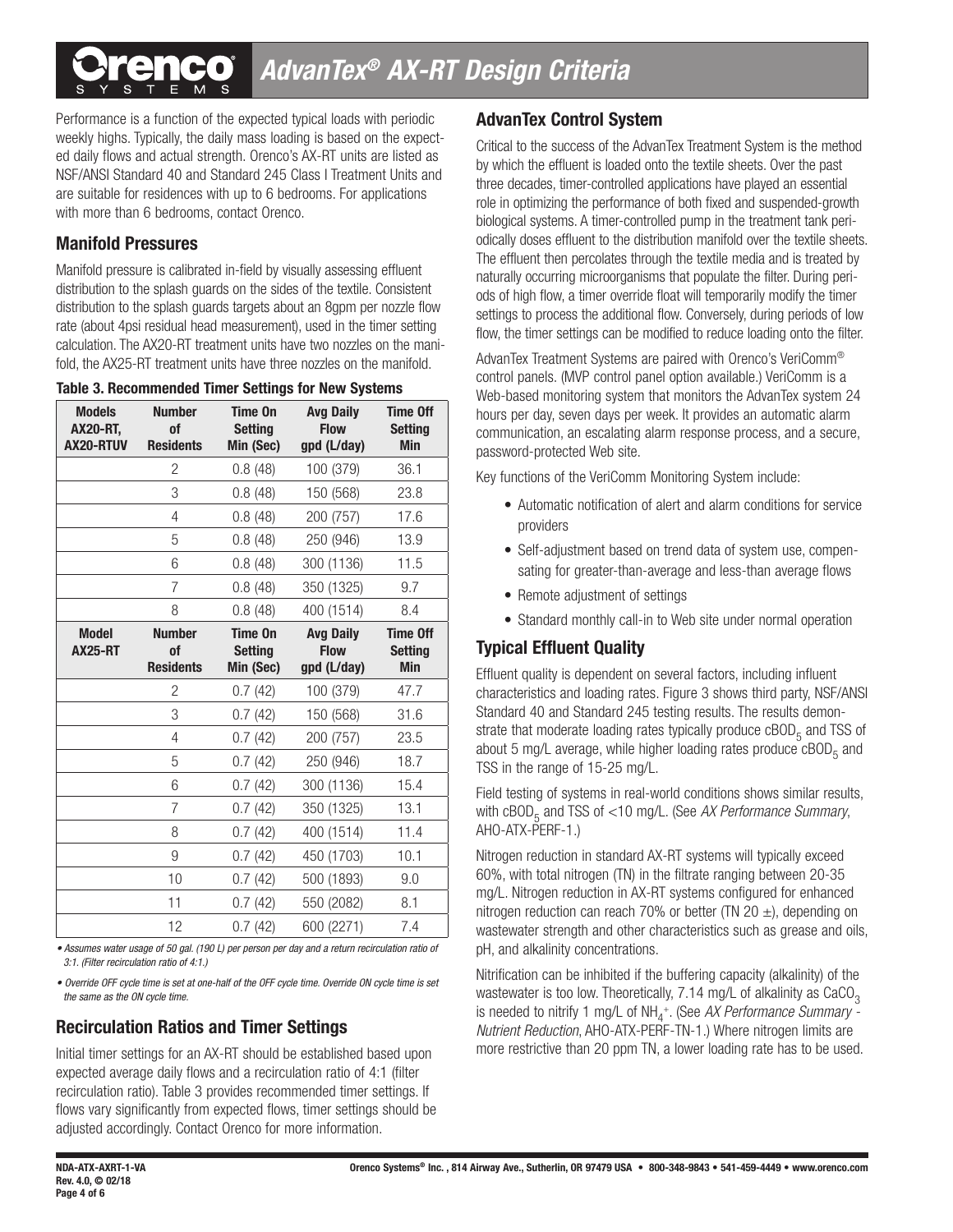# *AdvanTex® AX-RT Design Criteria*

### **Discharge Equipment**

Treated effluent can be discharged to the drainfield by means of a discharge pump system or by gravity discharge.

#### *Gravity Discharge to Final Dispersal*

AX-RT units with a gravity outlet simply discharge when the level of treated effluent in the recirc/filtrate chamber is at the level of the outlet.

The invert of the outlet at the wall penetration is located 39½ inches (1003 mm) below the top of the unit and 32½ inches (826 mm) above the bottom of the unit. The invert of the outlet inside of the unit is 37 inches (940 mm) below the top of the unit and 35 inches (889 mm) above the bottom of the unit.

#### *Pump Discharge to Final Dispersal*

For sites where gravity discharge is not an option, an Orenco pumping system is incorporated into the recirc/filtrate chamber of the AX-RT unit. The "High Level Alarm" and "ON" floats for the discharge pump are factory-set and are non-adjustable. Discharge dose volume is determined by adjustments to the "OFF" float.

Tables 4a and 4b show discharge dose volumes for AX-RT Treatment Systems.

#### **Table 4a. Discharge Dose Volumes: AX20-RT & AX25-RT**

| <b>Pump Model</b><br>gpm<br>(L/sec) | <b>Factory Float</b><br><b>Setting</b><br>in. $(mm)$ | Lowest "Off"<br><b>Setting</b><br>$in.$ (mm) | <b>Maximum</b><br><b>Dose Volume</b><br>gal. (L) |
|-------------------------------------|------------------------------------------------------|----------------------------------------------|--------------------------------------------------|
| PF1005, 10 (0.6)                    | 31 (787)                                             | 16 (406)                                     | 156 (591)                                        |
| PF2005, 20 (1.3)                    | 31 (787)                                             | 18 (457)                                     | 139 (526)                                        |
| PF3005, 30 (1.9)                    | 31 (787)                                             | 20 (508)                                     | 123 (466)                                        |
| PF5005, 50 (3.2)                    | 31 (787)                                             | 24 (610)                                     | 90 (341)                                         |

#### **Table 4b. Discharge Dose Volume: AX20-RTUV**

| <b>Pump Model,</b><br>gpm<br>(L/sec) | <b>Factory Float</b><br><b>Setting</b><br>in. $(mm)$ | Lowest "Off"<br><b>Setting</b><br>$in.$ (mm) | <b>Maximum</b><br><b>Dose Volume</b><br>gal. (L) |
|--------------------------------------|------------------------------------------------------|----------------------------------------------|--------------------------------------------------|
| PF1005, 10 (0.6)                     | 31 (787)                                             | 16 (406)                                     | 78.0 (295)                                       |
| PF2005, 20 (1.3)                     | 31 (787)                                             | 18 (457)                                     | 69.5 (263)                                       |
| PF3005, 30 (1.9)                     | 31 (787)                                             | 20 (508)                                     | 61.0 (231)                                       |
| PF5005, 50 (3.2)                     | 31 (787)                                             | 24 (610)                                     | 45.0 (170)                                       |

For units equipped with UV disinfection, the effluent passes through the UV treatment unit before being pumped or flowing by gravity to final dispersal.

#### **UV Disinfection**

In areas that require disinfection before dispersal, an AX20-RT unit is available with integral UV treatment provided by an Orenco AXUV disinfection unit. (See Figure 4.)

Treated effluent flows by gravity through the contact chamber and around the UV lamp where it is disinfected in a 360-degree contact zone. The unit uses no chemicals and has no moving parts. It requires a yearly cleaning and lamp replacement.

The AXUV Disinfection Unit comes with a power ballast and a lamp current sensor, housed in either an MVP™ digital programmable control panel or VeriComm™ remote telemetry control panel, manufactured by Orenco.